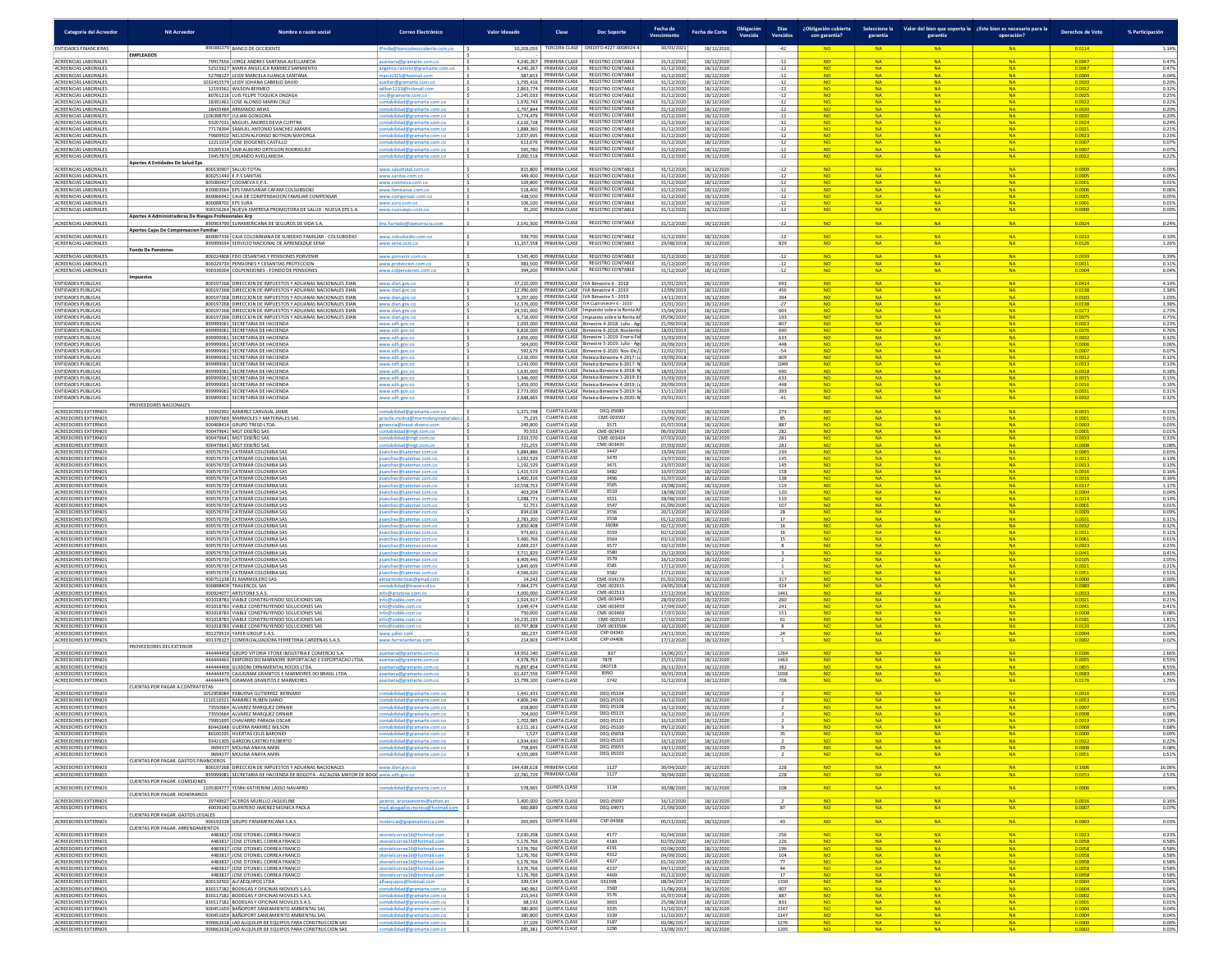|                                                   | CUENTAS POR PAGAR. TRANSPORTES                                                            |                                                                      |                                                                  |                        |                                            |                                                                  |                          |                          |                                  |                              |                        |                        |                        |                  |                |  |
|---------------------------------------------------|-------------------------------------------------------------------------------------------|----------------------------------------------------------------------|------------------------------------------------------------------|------------------------|--------------------------------------------|------------------------------------------------------------------|--------------------------|--------------------------|----------------------------------|------------------------------|------------------------|------------------------|------------------------|------------------|----------------|--|
| ACREEDORES EXTERNO:<br>ACREEDORES EXTERNOS        | 17139699 FORERO MARTINEZ OLIVERIO<br>17139699 FORERO MARTINEZ OLIVERIO                    |                                                                      | idad@gramarte.com.cc                                             | 5,300<br>247,113       | <b>QUINTA CLASE</b><br><b>QUINTA CLASE</b> | DEQ-04825<br>DEQ-05043                                           | 20/05/202<br>23/11/2020  | 18/12/2020<br>18/12/2020 | 208<br>25                        | NO.                          | <b>NA</b>              |                        | <b>NA</b>              | 0.0003           | 0.00%<br>0.03% |  |
| ACREEDORES EXTERNOS                               | 17139699 FORERO MARTINEZ OLIVERIO                                                         |                                                                      | bilidad@gramarte.com.co<br>lidad@gramarte.com.co                 | 453,496                | <b>OUINTA CLASE</b>                        | DEO-05086                                                        | 04/12/2020               | 18/12/2020               | 14                               | <b>NO</b>                    | <b>NA</b>              | <b>NA</b>              | <b>NA</b>              | 0.0005           | 0.05%          |  |
| ACREEDORES EXTERNOS<br>ACREEDORES EXTERNO:        | 17139699 FORERO MARTINEZ OLIVERIO<br>19095480 JULIO A RODRIGUEZ - ADECAR MONTACARGAS      |                                                                      | ilidad@gramarte.cor<br>bilidad@gramarte.com.co                   | 414,061<br>58,786      | QUINTA CLASE<br>QUINTA CLASE               | DEQ-05131<br>4891                                                | 12/12/202<br>15/07/202   | 18/12/2020<br>18/12/2020 | 6<br>153                         | <b>NO</b><br><b>NO</b>       | NA:<br>NA:             | <b>NA</b><br><b>NA</b> | <b>NA</b><br><b>NA</b> | 0.0005<br>0.0001 | 0.05%<br>0.01% |  |
| ACREEDORES EXTERNOS                               | 19095480 JULIO A RODRIGUEZ - ADECAR MONTACARGAS                                           |                                                                      | tabilidad@gramarte.com.co                                        | 2.312.828              | <b>QUINTA CLASE</b>                        | 5075                                                             | 25/11/202                | 18/12/2020               | 23                               | <b>NO</b>                    | NA.                    | <b>NA</b>              | N                      | 0.0026           | 0.26%          |  |
| ACREEDORES EXTERNOS<br><b>ACREEDORES EXTERNOS</b> | 19272219 SUAREZ ARQUIMEDES<br>19272219 SUAREZ ARQUIMEDES                                  |                                                                      | ntabilidad@gramarte.com.co<br>tabilidad@gramarte.com.co          | 188,000<br>448,566     | QUINTA CLASE<br><b>QUINTA CLASE</b>        | DEQ-05044<br>DEQ-05124                                           | 11/11/2020<br>17/12/2020 | 18/12/2020<br>18/12/2020 | 37<br><sup>1</sup>               | <b>NO</b><br><b>NO</b>       | <b>NA</b><br><b>NA</b> | <b>NA</b><br><b>NA</b> | <b>NA</b><br><b>NA</b> | 0.0002<br>0.0005 | 0.02%<br>0.05% |  |
| ACREEDORES EXTERNOS                               | 19301658 CASTAÑEDA RIVERA JAMES PAUL<br>19491004 RAMOS ESPINOSA JORGE HERNAN              |                                                                      | tabilidad@gramarte.com.co                                        | 207,839                | <b>QUINTA CLASE</b><br><b>QUINTA CLASE</b> | DEQ-04796<br>DEQ-04979                                           | 15/04/2020               | 18/12/2020               | 243                              | <b>NO</b><br><b>NO</b>       | <b>NA</b>              | <b>NA</b>              | <b>NA</b>              | 0.0002<br>0.0005 | 0.02%          |  |
| ACREEDORES EXTERNOS<br>ACREEDORES EXTERNOS        | 79693064 RAMOS ESPINOSA HENRY ANTONIO                                                     |                                                                      | iilidad@gramarte.com.co<br><u>abilidad@gramarte.com.co</u>       | 434,416<br>29,576      | QUINTA CLASE                               | 5080                                                             | 30/09/202<br>01/12/2020  | 18/12/2020<br>18/12/2020 | 78<br>17                         | <b>NO</b>                    | <b>NA</b>              | NA                     | N)                     | 0.0000           | 0.05%<br>0.00% |  |
| ACREEDORES EXTERNO:<br>ACREEDORES EXTERNOS        | 79693064 RAMOS ESPINOSA HENRY ANTONIC<br>3239101 JERLLEY DIDIEH HERNANDEZ BORRAY          |                                                                      | ilidad@gramarte.con<br>bilidad@gramarte.com.co                   | 650,294<br>197,556     | QUINTA CLASE<br>QUINTA CLASE               | 5110<br>DEQ-04792                                                | 18/12/202<br>08/04/202   | 18/12/2020<br>18/12/2020 | $\mathfrak o$                    | <b>NO</b>                    | <b>NA</b>              | <b>NA</b><br><b>N</b>  | <b>NA</b><br>N         | 0.0007<br>0.0002 | 0.07%<br>0.02% |  |
| ACREEDORES EXTERNOS                               | 52621554 MARTINEZ RUIZ CAROLINA                                                           |                                                                      | ntacargas.toberin@hotmail.com                                    | 43.696                 | QUINTA CLASE                               | 983G                                                             | 30/01/201                | 18/12/2020               | 250<br>678                       | <b>NO</b>                    | <b>NA</b>              | <b>NA</b>              | <b>NA</b>              | 0.0000           | 0.00%          |  |
| ACREEDORES EXTERNOS<br>ACREEDORES EXTERNOS        | 52621554 MARTINEZ RUIZ CAROLINA<br>52621554 MARTINEZ RUIZ CAROLINA                        |                                                                      | ntacargas.toberin@hotmail.com<br>ntacargas.toberin@hotmail.com   | 177,455<br>88,727      | <b>QUINTA CLASE</b><br><b>QUINTA CLASE</b> | DEQ-04398<br>DEQ-04399                                           | 25/07/2019<br>25/06/2019 | 18/12/2020<br>18/12/2020 | 503<br>533                       | <b>NO</b><br><b>NO</b>       | <b>NA</b><br><b>NA</b> | <b>NA</b><br><b>NA</b> | <b>NA</b><br><b>NA</b> | 0.0002<br>0.0001 | 0.02%<br>0.01% |  |
| ACREEDORES EXTERNOS                               | 52621554 MARTINEZ RUIZ CAROLINA                                                           |                                                                      | ntacargas.toberin@hotmail.com                                    | 50,000                 | <b>QUINTA CLASE</b>                        | DEQ-0508:                                                        | 09/12/2020               | 18/12/2020               | 9                                | <b>NO</b>                    | <b>NA</b>              | <b>NA</b>              | <b>NA</b>              | 0.0001           | 0.01%          |  |
| ACREEDORES EXTERNO:<br>ACREEDORES EXTERNO:        | 52621554 MARTINEZ RUIZ CAROLINA<br>52621554 MARTINEZ RUIZ CAROLINA                        |                                                                      | ntacargas.toberin@hotmail.com<br>tacargas.toberin@hotmail.com    | 50,000<br>50,000       | <b>QUINTA CLASE</b><br>QUINTA CLASE        | DEQ-05082<br>DEQ-05142                                           | 11/12/202<br>16/12/202   | 18/12/2020<br>18/12/2020 | $\overline{7}$<br>$\overline{2}$ | <b>NO</b>                    |                        | NA                     | <b>NA</b>              | 0.0001<br>0.0001 | 0.01%<br>0.01% |  |
| ACREEDORES EXTERNOS<br>ACREEDORES EXTERNO:        | 79628851 PARRA GARZON LUIS ABELARDO<br>79778673 RUIZ PEDRAZA LUIS RICARDO                 |                                                                      | bilidad@gramarte.com.co                                          | 699,980<br>4,839,452   | QUINTA CLASE<br>QUINTA CLASE               | DEQ-04836<br><b>DEQ-04558</b>                                    | 02/07/2020<br>31/10/201  | 18/12/202<br>18/12/2020  | 166<br>408                       | <b>NO</b>                    | NA.                    | <b>N</b><br><b>NA</b>  | N<br><b>NA</b>         | 0.0008<br>0.0054 | 0.08%<br>0.54% |  |
| ACREEDORES EXTERNOS                               |                                                                                           | 800107626 ASOCIACION NACIONAL DE TRANSPORTES TERRESTRES DEL NORTE    | abilidad@gramarte.com.co                                         | 177,455                | QUINTA CLASE                               | 3189                                                             | 03/06/201                | 18/12/2020               | 1275                             |                              | NA.                    | <b>N</b>               | <b>NA</b>              | 0.0002           | 0.02%          |  |
| ACREEDORES EXTERNOS<br><b>ACREEDORES EXTERNOS</b> | 830030945 EC CARGO SAS                                                                    | 800107626 ASOCIACION NACIONAL DE TRANSPORTES TERRESTRES DEL NORTE S  | abilidad@gramarte.com.co<br>iana.salcedo@eccargosa.com           | 345.051<br>2,500,001   | <b>QUINTA CLASE</b><br><b>QUINTA CLASE</b> | 3198<br>3980                                                     | 21/06/2017<br>15/08/2019 | 18/12/2020<br>18/12/2020 | 1257<br>483                      | <b>NO</b><br><b>NO</b>       | <b>NA</b><br><b>NA</b> | <b>NA</b><br><b>NA</b> | <b>NA</b><br><b>NA</b> | 0.0004<br>0.0028 | 0.04%<br>0.28% |  |
| ACREEDORES EXTERNOS                               | 860023981 TRANSAEREO S.A.S                                                                |                                                                      | tomer2.deposito@aerosan.com<br>i s                               | 327,286                | <b>QUINTA CLASE</b>                        | 3942                                                             | 06/07/2019               | 18/12/2020               | 522                              | <b>NO</b>                    | <b>NA</b>              | <b>NA</b>              | <b>NA</b>              | 0.0004           | 0.04%          |  |
| ACREEDORES EXTERNOS<br>ACREEDORES EXTERNOS        | 900121452 LOGISTICA Y MONTACARGAS WHILLER LTDA<br>900193318 GRUPO PANAMERICANA S.A.S.     |                                                                      | gistica@whiller.com.co<br>lencia@gopanamerica.cor                | 147,879<br>7,294,191   | <b>QUINTA CLASE</b><br>QUINTA CLASE        | 3698<br>4090                                                     | 01/12/201<br>31/12/2019  | 18/12/2020<br>18/12/2020 | 737<br>348                       | <b>NO</b>                    | <b>NA</b>              | N/                     | N/                     | 0.0081           | 0.02%<br>0.81% |  |
| ACREEDORES EXTERNOS<br>ACREEDORES EXTERNO:        | 900193318 GRUPO PANAMERICANA S.A.S.<br>900193318 GRUPO PANAMERICANA S.A.                  |                                                                      | tcia@gopanamerica.com<br>lencia@gopanamerica.com                 | 700,000<br>200,816     | <b>OUINTA CLASE</b><br>QUINTA CLASE        | 4092<br>04173                                                    | 31/12/2019<br>04/04/202  | 18/12/2020<br>18/12/2020 | 348<br>254                       | NO <sub>1</sub><br><b>NO</b> |                        | <b>NA</b><br><b>NA</b> | N)<br>N                | 0.0008<br>0.0002 | 0.08%<br>0.02% |  |
| ACREEDORES EXTERNO:                               | 900193318 GRUPO PANAMERICANA S.A.S                                                        |                                                                      | alencia@gopanamerica.co                                          | 1,648,052              | QUINTA CLASE                               | 04182B                                                           | 01/05/202                | 18/12/2020               | 227                              | <b>NO</b>                    | <b>NA</b>              | <b>NA</b>              | <b>NA</b>              | 0.0018           | 0.18%          |  |
| ACREEDORES EXTERNOS<br>ACREEDORES EXTERNOS        | 901077096 DRALY S.A.S.                                                                    | 900662618 JAD ALQUILER DE EQUIPOS PARA CONSTRUCCION SAS              | nfo@jadalquiler.com.co<br>omercial1@draly.co                     | 177,455<br>3,704,217   | <b>QUINTA CLASE</b><br><b>QUINTA CLASE</b> | 3188<br>15978                                                    | 02/06/201<br>24/11/2020  | 18/12/2020<br>18/12/2020 | 1276<br>24                       | <b>NO</b><br>NO.             | NA.<br><b>NA</b>       | <b>NA</b><br><b>NA</b> | <b>NA</b><br><b>NA</b> | 0.0002<br>0.0041 | 0.02%<br>0.41% |  |
| <b>ACREEDORES EXTERNOS</b>                        | 901077096 DRALY S.A.S.                                                                    |                                                                      | ercial1@draly.co                                                 | 2,301,622              | <b>QUINTA CLASE</b>                        | 43720                                                            | 01/12/2020               | 18/12/2020               | 17                               | <b>NO</b>                    | <b>NA</b>              | <b>NA</b>              | <b>NA</b>              | 0.0026           | 0.26%          |  |
| ACREEDORES EXTERNOS<br>ACREEDORES EXTERNO:        | 901212636 INLAND SERVICES COLOMBIA<br>91293779 BELTRAN PENAGOS PEDRO                      |                                                                      | SAM.COBROS@maersk.com<br>ilidad@gramarte.com.co                  | 1,214,088<br>1,421,638 | <b>QUINTA CLASE</b><br><b>QUINTA CLASE</b> | 4372A<br>4755                                                    | 01/12/2020<br>03/02/202  | 18/12/2020<br>18/12/2020 | 17<br>315                        | <b>NO</b>                    | <b>NA</b>              | <b>NA</b>              | <b>NA</b>              | 0.0014<br>0.0016 | 0.14%<br>0.16% |  |
| ACREEDORES EXTERNOS                               | 91293779 BELTRAN PENAGOS PEDRO                                                            |                                                                      | tabilidad@gramarte.com.co                                        | 2,025,942              | <b>QUINTA CLASE</b><br><b>QUINTA CLASE</b> | 4765                                                             | 18/02/2020               | 18/12/2020               | 300                              |                              |                        | <b>NA</b>              | <b>N/</b>              | 0.0023<br>0.0011 | 0.23%          |  |
| ACREEDORES EXTERNOS<br>ACREEDORES EXTERNOS        | 91293779 BELTRAN PENAGOS PEDRO<br>91293779 BELTRAN PENAGOS PEDRO                          |                                                                      | bilidad@gramarte.com.co<br>tabilidad@gramarte.com.co             | 973,880<br>1,630,872   | QUINTA CLASE                               | 4791<br>4797                                                     | 01/03/202<br>17/03/2020  | 18/12/2020<br>18/12/2020 | 287<br>271                       | <b>NO</b>                    | <b>NA</b>              | <b>NA</b>              | <b>NA</b>              | 0.0018           | 0.11%<br>0.18% |  |
| ACREEDORES EXTERNOS<br>ACREEDORES EXTERNOS        | 91293779 BELTRAN PENAGOS PEDRO<br>91293779 BELTRAN PENAGOS PEDRO                          |                                                                      | intabilidad@gramarte.com.co<br>intabilidad@gramarte.com.co       | 552.082<br>386,869     | QUINTA CLASE<br><b>QUINTA CLASE</b>        | 4841<br>4840                                                     | 11/06/202<br>18/06/2020  | 18/12/2020<br>18/12/2020 | 187                              | <b>NO</b><br><b>NO</b>       | NA.<br><b>NA</b>       | <b>NA</b><br><b>NA</b> | <b>NA</b><br><b>NA</b> | 0.0006<br>0.0004 | 0.06%<br>0.04% |  |
| ACREEDORES EXTERNOS                               | 91293779 BELTRAN PENAGOS PEDRO                                                            |                                                                      | tabilidad@gramarte.com.co                                        | 842,910                | <b>QUINTA CLASE</b>                        | 5041                                                             | 21/11/202                | 18/12/2020               | 180<br>27                        | <b>NO</b>                    | <b>NA</b>              | <b>NA</b>              | <b>NA</b>              | 0.0009           | 0.09%          |  |
| ACREEDORES EXTERNOS<br>ACREEDORES EXTERNO:        | 91293779 BELTRAN PENAGOS PEDRO<br>900041878 VICKERS COLOMBIA S.A.S.                       |                                                                      | abilidad@gramarte.com.c<br>uxiliar@vickers-world.com             | 847,840<br>1,153,996   | <b>QUINTA CLASE</b><br><b>QUINTA CLASE</b> | 5130<br>CXP-4323                                                 | 16/12/202<br>01/10/202   | 18/12/2020<br>18/12/2020 | $\frac{2}{77}$                   | <b>NO</b>                    | <b>NA</b>              | <b>NA</b>              | <b>NA</b>              | 0.0009<br>0.0013 | 0.09%<br>0.13% |  |
| ACREEDORES EXTERNOS                               | 900041878 VICKERS COLOMBIA S.A.S.                                                         |                                                                      | uxiliar@vickers-world.com                                        | 1,054,514              | <b>QUINTA CLASE</b><br><b>QUINTA CLASE</b> | CXP-4324                                                         | 03/10/2020               | 18/12/2020               | 75                               | <b>NO</b><br>NO              |                        | NA<br>NA               | N)<br>N                | 0.0012<br>0.0000 | 0.12%          |  |
| ACREEDORES EXTERNO:<br>ACREEDORES EXTERNOS        | 900643659 AUTO GRUAS NACIONAL S.A.<br>900643659 AUTO GRUAS NACIONAL S.A.S                 |                                                                      | <b>TOGRUASNACIONAL@hd</b>                                        | 17,378<br>517,378      | QUINTA CLASE                               | 4333<br>5071                                                     | 09/11/202<br>10/11/202   | 18/12/2020<br>18/12/2020 | 39<br>38                         | <b>NO</b>                    | <b>NA</b>              | <b>NA</b>              | <b>NA</b>              | 0.0006           | 0.00%<br>0.06% |  |
| ACREEDORES EXTERNOS<br>ACREEDORES EXTERNOS        | 900788190 TRANSPORTE DE CARGA MUISCA S.A.S<br>900788190 TRANSPORTE DE CARGA MUISCA S.A.S. |                                                                      | tabilidad@muisca.com.co<br>ntabilidad@muisca.com.co              | 453,000<br>10.395.000  | QUINTA CLASE<br><b>QUINTA CLASE</b>        | 4366<br>4370                                                     | 05/11/202<br>12/11/2020  | 18/12/2020<br>18/12/2020 | 43<br>36                         | <b>NO</b><br>NO.             | NA.<br><b>NA</b>       | <b>NA</b><br><b>NA</b> | <b>NA</b><br><b>NA</b> | 0.0005<br>0.0116 | 0.05%<br>1.16% |  |
| ACREEDORES EXTERNOS                               | 900788190 TRANSPORTE DE CARGA MUISCA S.A.S.                                               |                                                                      | tabilidad@muisca.com.co                                          | 4,158,000              | <b>QUINTA CLASE</b>                        | 4371                                                             | 17/11/2020               | 18/12/2020               | 31                               | <b>NO</b>                    | <b>NA</b>              | <b>NA</b>              | <b>NA</b>              | 0.0046           | 0.46%          |  |
| ACREEDORES EXTERNOS                               | 93344481 YARA ADOLFO - MONTACARGAS AUTO YA<br><b>UENTAS POR PAGAR. SEGURO</b>             |                                                                      | tabilidad@gramarte.com.co                                        | 112,500                | <b>QUINTA CLASE</b>                        | DEQ-04498                                                        | 19/09/2019               | 18/12/2020               | 449                              | <b>NO</b>                    | <b>NA</b>              | <b>NA</b>              | <b>NA</b>              | 0.0001           | 0.01%          |  |
| ACREEDORES EXTERNOS                               | 890903407 SEGUROS GENERALES SURAMERICANA SA<br>LUENTAS POR PAGAR, SERVICIOS ADUANEROS     |                                                                      | ia.hurtado@asesorsura.coi                                        | 4,886,780              | <b>QUINTA CLASE</b>                        | 04332R                                                           | 03/10/2020               | 18/12/2020               | 75                               | <b>NO</b>                    | <b>NA</b>              | <b>NA</b>              |                        | 0.0054           | 0.54%          |  |
| <b>ACREEDORES EXTERNOS</b>                        | 860028026 ADUANERA GRANCOLOMBIANA SIA                                                     |                                                                      | ren.garcia@aduagran.con                                          | 1.706.605              | QUINTA CLASE                               | 4055                                                             | 30/10/2019               | 18/12/2020               | 408                              | NO.                          | <b>NA</b>              | <b>NA</b>              | <b>NA</b>              | 0.0019           | 0.19%          |  |
| <b>ACREEDORES EXTERNOS</b><br>ACREEDORES EXTERNOS | 860028026 ADUANERA GRANCOLOMBIANA SIA<br>860028026 ADUANERA GRANCOLOMBIANA SIA            |                                                                      | aren.garcia@aduagran.com<br>aren.garcia@aduagran.com             | 420,335<br>545.675     | QUINTA CLASE<br><b>QUINTA CLASE</b>        | 4093<br>4115                                                     | 02/01/202<br>16/01/2020  | 18/12/2020<br>18/12/2020 | 346<br>332                       | NO.<br><b>NO</b>             | <b>NA</b><br><b>NA</b> | <b>NA</b><br><b>NA</b> | <b>NA</b><br><b>NA</b> | 0.0005<br>0.0006 | 0.05%<br>0.06% |  |
| ACREEDORES EXTERNOS                               | 860028026 ADUANERA GRANCOLOMBIANA SIA                                                     |                                                                      | taren.garcia@aduagran.com                                        | 525,714                | <b>QUINTA CLASE</b>                        | 4182C                                                            | 02/05/2020               | 18/12/2020               | 226                              | NO.                          | <b>NA</b>              | <b>NA</b>              | <b>NA</b>              | 0.0006           | 0.06%          |  |
| ACREEDORES EXTERNOS<br>ACREEDORES EXTERNOS        | 860028026 ADUANERA GRANCOLOMBIANA SIA<br>860028026 ADUANERA GRANCOLOMBIANA SIA            |                                                                      | aren.garcia@aduagran.com<br>karen.garcia@aduagran.com            | 1,068,219<br>1,343,502 | <b>QUINTA CLASE</b><br><b>QUINTA CLASE</b> | 4325<br>4367                                                     | 21/11/2020<br>05/12/2020 | 18/12/2020<br>18/12/2020 | 27<br>13                         | <b>NO</b><br><b>NO</b>       | <b>NA</b><br><b>NA</b> | <b>NA</b><br><b>NA</b> | <b>NA</b><br><b>NA</b> | 0.0012<br>0.0015 | 0.12%<br>0.15% |  |
| ACREEDORES EXTERNOS                               | 860028026 ADUANERA GRANCOLOMBIANA SIA<br>CUENTAS POR PAGAR, PAPELERIA Y ELEM OFICINA      |                                                                      | aren.garcia@aduagran.com                                         | 4,616,885              | <b>QUINTA CLASE</b>                        | 4369                                                             | 09/12/202                | 18/12/2020               | 9                                | <b>NO</b>                    | <b>NA</b>              | <b>NA</b>              |                        | 0.0051           | 0.51%          |  |
| ACREEDORES EXTERNOS                               | 79405993 RODOLFO AVILA CIPRIAN                                                            |                                                                      | cacion@gmail.cor                                                 | 255,000                | OUINTA CLASE                               | 4807                                                             | 02/04/202                | 18/12/2020               | 256                              | NO.                          | <b>NA</b>              | <b>NA</b>              | <b>NA</b>              | 0.0003           | 0.03%          |  |
| ACREEDORES EXTERNOS<br>ACREEDORES EXTERNOS        | 79405993 RODOLFO AVILA CIPRIAN<br><b>79405993 RODOLFO AVILA CIPRIAN</b>                   |                                                                      | nunicacion@gmail.cor<br>omunicacion@gmail.com                    | 90,000<br>155,000      | QUINTA CLASE<br>QUINTA CLASE               | 4832<br>4968                                                     | 01/07/2020<br>14/10/202  | 18/12/2020<br>18/12/2020 | 167<br>64                        | <b>NO</b><br><b>NO</b>       | <b>NA</b><br>NA:       | <b>NA</b><br><b>NA</b> | <b>NA</b><br><b>NA</b> | 0.0001<br>0.0002 | 0.01%<br>0.02% |  |
| ACREEDORES EXTERNOS                               | 79405993 RODOLFO AVILA CIPRIAN                                                            |                                                                      | omunicacion@gmail.com                                            | 130,000                | <b>QUINTA CLASE</b>                        | 5116                                                             | 17/12/2020               | 18/12/2020               | $\overline{1}$                   | <b>NO</b>                    | <b>NA</b>              | <b>NA</b>              | <b>NA</b>              | 0.0001           | 0.01%          |  |
| ACREEDORES EXTERNOS<br>ACREEDORES EXTERNOS        | 79405993 RODOLFO AVILA CIPRIAN<br>19305719 CRUZ JUAN ENRIQUE                              |                                                                      | municacion@gmail.com<br>enriquecruz@hotmailc.om                  | 190,000<br>743,138     | <b>QUINTA CLASE</b><br><b>QUINTA CLASE</b> | 5117<br>5057                                                     | 17/12/202<br>03/12/2020  | 18/12/2020<br>18/12/2020 | <sup>1</sup><br>15               | <b>NO</b><br><b>NO</b>       | <b>NA</b><br><b>NA</b> | <b>NA</b><br><b>NA</b> | <b>NA</b><br><b>NA</b> | 0.0002<br>0.0008 | 0.02%<br>0.08% |  |
| ACREEDORES EXTERNOS                               | <b>CUENTAS POR PAGAR. OTROS</b><br>26445346 VILLAREAL CHARRY MARISOL                      |                                                                      |                                                                  | 430,726                | <b>QUINTA CLASE</b>                        | 5052                                                             |                          |                          |                                  |                              | <b>NA</b>              | <b>NA</b>              | <b>NA</b>              |                  |                |  |
| ACREEDORES EXTERNOS                               | 26445346 VILLAREAL CHARRY MARISO                                                          |                                                                      | solvillareal@hotmail.com                                         | 356,522                | QUINTA CLASE                               | 5070                                                             | 05/12/2020<br>17/12/2020 | 18/12/2020<br>18/12/2020 | 13                               | <b>NO</b><br><b>NO</b>       | <b>NA</b>              | <b>NA</b>              | <b>NA</b>              | 0.0005<br>0.0004 | 0.05%<br>0.04% |  |
| ACREEDORES EXTERNOS                               | 51627656 RODRIGUEZ CARMENZA                                                               |                                                                      | didad@gramarte.com.                                              | 33,734                 | QUINTA CLASE                               | 5136                                                             | 15/12/202                | 18/12/2020               | $\overline{\mathbf{3}}$          | <b>NO</b>                    | NA                     | <b>NA</b>              | <b>NA</b>              | 0.0000           | 0.00%          |  |
| ACREEDORES EXTERNOS                               | 860500480 ALMACENES CORONA S.A.S.                                                         |                                                                      | edina@corona.com.co                                              | 100.802                | <b>QUINTA CLASE</b>                        | 4408                                                             | 15/12/2020               | 18/12/2020               | $\overline{\mathbf{3}}$          | <b>NO</b>                    | <b>NA</b>              | <b>NA</b>              | <b>NA</b>              | 0.0001           | 0.01%          |  |
| ACREEDORES EXTERNOS<br>ACREEDORES EXTERNOS        | 900222512 SEPTICLEAN SAS ESP<br>900222512 SEPTICLEAN SAS ESP                              |                                                                      | arcia.garzon@septiclean.com.co<br>arcia.garzon@septiclean.com.co | 200,000<br>490,000     | <b>QUINTA CLASE</b><br><b>QUINTA CLASE</b> | 3860<br>3916                                                     | 10/05/2019<br>08/06/2019 | 18/12/2020<br>18/12/2020 | 578<br>550                       | <b>NO</b><br><b>NO</b>       | <b>NA</b><br><b>NA</b> | <b>NA</b><br><b>NA</b> | <b>NA</b><br><b>NA</b> | 0.0002<br>0.0005 | 0.02%<br>0.05% |  |
| ACREEDORES EXTERNOS                               | 900222512 SEPTICLEAN SAS ESP                                                              |                                                                      | arcia.garzon@septiclean.com.co                                   | 490,000                | <b>QUINTA CLASE</b><br><b>QUINTA CLASE</b> | 3946<br>3979                                                     | 04/07/2019               | 18/12/2020               | 524                              |                              | <b>NA</b>              | <b>NA</b>              | <b>NA</b>              | 0.0005           | 0.05%          |  |
| ACREEDORES EXTERNOS<br>ACREEDORES EXTERNOS        | 900222512 SEPTICLEAN SAS ESP<br>900222512 SEPTICLEAN SAS ESP                              |                                                                      | arcia.garzon@septiclean.com.co<br>rcia.garzon@septiclean.com.co  | 350,000<br>280,000     | QUINTA CLASE                               | 4015                                                             | 08/08/2019<br>04/09/2019 | 18/12/2020<br>18/12/2020 | 490<br>464                       | <b>NO</b><br>NO              | <b>NA</b><br><b>NA</b> | <b>NA</b>              | <b>NA</b>              | 0.0004<br>0.0003 | 0.04%<br>0.03% |  |
| ACREEDORES EXTERNOS<br><b>ACREEDORES EXTERNOS</b> | 900222512 SEPTICLEAN SAS ESP<br>900222512 SEPTICLEAN SAS ESP                              |                                                                      | ercia.garzon@septiclean.com.co                                   | 280,000<br>280,000     | QUINTA CLASE<br>QUINTA CLASE               | 4040<br>4062                                                     | 01/10/201<br>02/09/201   | 18/12/2020               | 437<br>466                       | <b>NO</b><br><b>NO</b>       | <b>NA</b><br><b>NA</b> | <b>NA</b><br><b>NA</b> | <b>NA</b><br><b>NA</b> | 0.0003<br>0.0003 | 0.03%<br>0.03% |  |
|                                                   | ANTICIPOS Y AVANCES RECIBIDOS                                                             |                                                                      |                                                                  |                        |                                            |                                                                  |                          | 18/12/2020               |                                  |                              |                        |                        |                        |                  |                |  |
| ACREEDORES EXTERNOS<br><b>ACREEDORES EXTERNOS</b> | 890904815<br>800222937 FENIX CONSTRUCCIONES SA                                            | ARQUITECTOS E INGENIEROS ASOCIADOS S.A. A.I.A.                       | na@hotmail.com<br>a@hotmail.com                                  |                        |                                            | <b>REGISTRO CONTABLE</b><br>REGISTRO CONTABLE                    | N/A<br>N/A               | 18/12/2020<br>18/12/2020 | N/A<br>N/A                       | <b>NO</b><br><b>NO</b>       | <b>NA</b><br><b>NA</b> | <b>NA</b><br><b>NA</b> | <b>NA</b><br><b>NA</b> | 0.0000<br>0.0000 | 0.00%<br>0.00% |  |
| ACREEDORES EXTERNOS                               | 860066942                                                                                 | CAJA DE COMPENSACION FAMILIAR COMPENSAR                              | na@hotmail.com                                                   |                        |                                            | <b>REGISTRO CONTABLE</b>                                         | N/A                      | 18/12/2020               | N/A                              | <b>NO</b>                    | <b>NA</b>              | <b>NA</b>              | <b>NA</b>              | 0.0000           | 0.00%          |  |
| ACREEDORES EXTERNOS<br>ACREEDORES EXTERNOS        | GRUPO EMPRESARIAL OIKOS S.A.S.<br>860074389<br>CONSTRUCTORA COLPATRIA S.A.<br>860058070   |                                                                      | @hotmail.com<br>a@hotmail.con                                    |                        |                                            | REGISTRO CONTABLE<br><b>REGISTRO CONTABLE</b>                    | N/A<br>N/A               | 18/12/2020<br>18/12/2020 | N/A<br>N/A                       | <b>NO</b><br><b>NO</b>       | <b>NA</b>              | <b>NA</b><br><b>NA</b> | N)                     | 0.0000<br>0.0000 | 0.00%<br>0.00% |  |
| ACREEDORES EXTERNO:                               | 800028206                                                                                 | CONSTRUCTORA PARQUE CENTRAL S.A<br>RCH CONSTRUCTORES ASOCIADOS S.A.S |                                                                  |                        |                                            | <b>REGISTRO CONTABLE</b><br><b>REGISTRO CONTABLE</b>             | N/A                      | 18/12/2020               | N/A                              | <b>NO</b><br><b>NO</b>       | NA.                    | <b>NA</b><br><b>N</b>  | <b>NA</b><br>N         | 0.0000<br>0.0000 | 0.00%          |  |
| <b>ACREEDORES EXTERNOS</b><br>ACREEDORES EXTERNOS | 800208210<br>900030829<br>PROMOTORA CALEDONIA S.A.S.                                      |                                                                      | @hotmail.co<br>a@hotmail.com                                     |                        |                                            | <b>REGISTRO CONTABLE</b>                                         | $N/\Delta$<br>N/A        | 18/12/2020<br>18/12/2020 | N/A<br>N/A                       | <b>NO</b>                    | <b>NA</b>              | <b>NA</b>              | <b>NA</b>              | 0.0000           | 0.00%<br>0.00% |  |
| ACREEDORES EXTERNOS<br><b>ACREEDORES EXTERNOS</b> | PROMOTORA SANTA ANA 110 S.A.S<br>900881051<br>901039780 CONSTRUCTORA FORESTO              |                                                                      | a@hotmail.com<br>a@hotmail.com                                   |                        |                                            | <b>REGISTRO CONTABLE</b><br><b>REGISTRO CONTABLE</b>             | N/A<br>N/A               | 18/12/2020<br>18/12/2020 | N/A<br>N/A                       | <b>NO</b><br><b>NO</b>       | <b>NA</b><br><b>NA</b> | <b>NA</b><br><b>NA</b> | N<br><b>NA</b>         | 0.0000<br>0.0000 | 0.00%<br>0.00% |  |
| ACREEDORES EXTERNOS                               | 900942938 CURE ACERO SAS                                                                  |                                                                      | a@hotmail.com                                                    |                        |                                            | <b>REGISTRO CONTABLE</b>                                         | N/A                      | 18/12/2020               | N/A                              | <b>NO</b>                    | <b>NA</b>              | <b>NA</b>              | <b>NA</b>              | 0.0000           | 0.00%          |  |
| ACREEDORES EXTERNO:<br>ACREEDORES EXTERNO:        | ROJAS ALEXANDR<br>51869490<br>800185295<br>AMARILO SAS                                    |                                                                      | a@hotmail.con<br>@hotmail.co                                     |                        |                                            | <b>REGISTRO CONTABLE</b><br><b>REGISTRO CONTABLE</b>             | N/A<br>N/A               | 18/12/2020<br>18/12/2020 | N/A<br>N/A                       | <b>NO</b>                    |                        | NA                     | <b>NA</b>              | 0.0000<br>0.0000 | 0.00%<br>0.00% |  |
| ACREEDORES EXTERNOS<br>ACREEDORES EXTERNO:        | CANO OSPINA INGENIERIA S.A.S<br>900538629<br>900638444<br>ACERO CURE MARTINEZ SAS         |                                                                      | @hotmail.com                                                     |                        |                                            | <b>REGISTRO CONTABLE</b><br><b>REGISTRO CONTABLE</b>             | N/A<br>N/A               | 18/12/2020<br>18/12/2020 | N/A<br>N/A                       | <b>NO</b>                    | <b>NA</b>              | <b>N</b><br><b>NA</b>  | N<br><b>NA</b>         | 0.0000<br>0.0000 | 0.00%<br>0.00% |  |
| ACREEDORES EXTERNOS                               | 830096897 SOCIEDAD MONTESSORI S.A.                                                        |                                                                      | @hotmail.co                                                      |                        |                                            | <b>REGISTRO CONTABLE</b>                                         | N/A                      | 18/12/2020               | N/A                              |                              | NA.                    | <b>N</b>               | <b>NA</b>              | 0.0000           | 0.00%          |  |
| ACREEDORES EXTERNOS<br>ACREEDORES EXTERNOS        | 53140787<br>FCHEVERRI CAROLINA MARIA<br>80062771 CALDERON SANTIAGO                        |                                                                      | a@hotmail.com<br>a@hotmail.com                                   |                        |                                            | <b>REGISTRO CONTABLE</b><br><b>REGISTRO CONTABLE</b>             | N/A<br>N/A               | 18/12/2020<br>18/12/2020 | N/A<br>N/A                       | <b>NO</b><br><b>NO</b>       | <b>NA</b><br><b>NA</b> | <b>NA</b><br><b>NA</b> | <b>NA</b><br><b>NA</b> | 0.0000<br>0.0000 | 0.00%<br>0.00% |  |
| ACREEDORES EXTERNOS<br>ACREEDORES EXTERNOS        | 901117493 GRUPO 4A SANTA BARBARA ALTA S.A.S<br>1032357740 HURTADO REYES NICHOLAS          |                                                                      | na@hotmail.com                                                   |                        |                                            | <b>REGISTRO CONTABLE</b><br><b>REGISTRO CONTABLE</b>             | N/A<br>N/A               | 18/12/2020<br>18/12/2020 | N/A<br>N/A                       | <b>NO</b>                    | <b>NA</b><br><b>NA</b> | <b>NA</b>              | <b>NA</b><br><b>NA</b> | 0.0000           | 0.00%<br>0.00% |  |
| ACREEDORES EXTERNOS                               | 901018783 VIABLE CONSTRUYENDO SOLUCIONES SAS                                              |                                                                      | tmail.cor                                                        |                        |                                            | <b>REGISTRO CONTABLE</b>                                         | N/A                      | 18/12/2020               | N/A                              |                              | <b>NA</b>              | N/                     | <b>NA</b>              | 0.0000           | 0.00%          |  |
| ACREEDORES EXTERNOS<br>ACREEDORES EXTERNOS        | 900226424                                                                                 | 900219996 CONSTRUCTORA Y URBANIZADORA EL MANANTIAL S.A.S.            | a@hotmail.com                                                    |                        |                                            | REGISTRO CONTABLE                                                | N/A<br>N/A               | 18/12/202<br>18/12/2020  | N/A                              | <b>NO</b>                    | <b>NA</b>              | <b>NA</b>              | <b>NA</b>              | 0.0000           | 0.00%<br>0.00% |  |
| ACREEDORES EXTERNOS                               | ACTUAL CONSTRUCTORA S.A.S.<br>900439672                                                   |                                                                      | a@hotmail.com                                                    |                        |                                            | REGISTRO CONTABLE                                                | N/A                      | 18/12/2020               | N/A                              | NO                           | NA                     | NA                     | <b>NA</b>              | 0.0000           | 0.00%          |  |
| ACREEDORES EXTERNOS<br>ACREEDORES EXTERNOS        | 900230253 CASALLAS DUQUE ARQUITECTOS S.A.S.<br>860500480 ALMACENES CORONA S.A.S.          |                                                                      | a@hotmail.com<br>na@hotmail.com                                  |                        |                                            | <b>REGISTRO CONTABLE</b><br><b>REGISTRO CONTABLE</b>             | N/A<br>N/A               | 18/12/2020<br>18/12/2020 | N/A<br>N/A                       | <b>NO</b><br>NO.             | <b>NA</b><br><b>NA</b> | <b>NA</b><br><b>NA</b> | <b>NA</b><br><b>NA</b> | 0.0000<br>0.0000 | 0.00%<br>0.00% |  |
| ACREEDORES EXTERNOS<br>ACREEDORES EXTERNOS        | 91108748 CIFUENTES LUIS CARLOS<br>80420220 PARDO ALBERTO                                  |                                                                      | na@hotmail.com                                                   |                        |                                            | <b>REGISTRO CONTABLE</b><br><b>REGISTRO CONTABLE</b>             | N/A                      | 18/12/2020               | N/A<br>N/A                       | <b>NO</b><br><b>NO</b>       | NA.<br>NA              | <b>NA</b><br><b>NA</b> | <b>NA</b><br><b>NA</b> | 0.0000<br>0.0000 | 0.00%<br>0.00% |  |
| ACREEDORES EXTERNOS                               | 52718031 GONZALEZ MARILUZ                                                                 |                                                                      | na@hotmail.com<br>@hotmail.com                                   |                        |                                            | REGISTRO CONTABLE                                                | N/A<br>N/A               | 18/12/2020<br>18/12/2020 | N/A                              | <b>NO</b>                    | NA.                    | <b>NA</b>              | <b>NA</b>              | 0.0000           | 0.00%          |  |
| ACREEDORES EXTERNOS<br>ACREEDORES EXTERNOS        | 901038431 BELICE SAS<br>222222222 CUANTIAS MENORES - OTROS CLIENTES                       |                                                                      | a@hotmail.com<br>@hotmail.com                                    |                        |                                            | <b>REGISTRO CONTABLE</b><br>REGISTRO CONTABLE                    | N/A<br>N/A               | 18/12/2020<br>18/12/2020 | N/A<br>N/A                       | <b>NO</b><br><b>NO</b>       | <b>NA</b><br><b>NA</b> | <b>NA</b><br><b>NA</b> | <b>NA</b><br><b>NA</b> | 0.0000<br>0.0000 | 0.00%<br>0.00% |  |
| ACREEDORES EXTERNOS                               | Garantía Cumplimiento De Contratos<br>9694377 MOLINA ANAYA AMIN                           |                                                                      |                                                                  | 7.474.541              |                                            | CORTE CONTRATISTA - REGISTRO C                                   | 30/09/2020               | 18/12/2020               | 78                               | NO.                          | <b>NA</b>              | <b>NA</b>              | <b>NA</b>              | 0.0083           | 0.00%<br>0.83% |  |
| ACREEDORES EXTERNOS                               | 1110116521 RAMIREZ RUBEN DARIO                                                            |                                                                      | ontabilidad@gramarte.com.co<br>ontabilidad@gramarte.com.co       | 2,072,741              |                                            | CORTE CONTRATISTA - REGISTRO C                                   | 30/09/2020               | 18/12/2020               | 78                               | NO.                          | <b>NA</b>              | <b>NA</b>              | <b>NA</b>              | 0.0023           | 0.23%          |  |
| ACREEDORES EXTERNOS<br>ACREEDORES EXTERNOS        | 79702110 REYES RINCON VICTOR HUGO<br>HERNANDEZ CORTES JOSE RICARDO<br>79328462            |                                                                      | ntabilidad@gramarte.com.co<br>tabilidad@gramarte.com.co          | 2,027,900<br>1,525,680 |                                            | CORTE CONTRATISTA - REGISTRO O<br>CORTE CONTRATISTA - REGISTRO   | 30/09/2020<br>30/09/2020 | 18/12/2020<br>18/12/2020 | 78                               | <b>NO</b><br><b>NO</b>       | NA.<br><b>NA</b>       | <b>NA</b><br><b>NA</b> | <b>NA</b><br><b>NA</b> | 0.0023<br>0.0017 | 0.23%<br>0.17% |  |
| ACREEDORES EXTERNOS                               | 1019014981 CHISABA MENDIETA WILLIAM ERNESTO                                               |                                                                      | abilidad@gramarte.com.co                                         | 1,400,000              |                                            | CORTE CONTRATISTA - REGISTRO<br>CORTE CONTRATISTA - REGISTRO     | 30/09/202                | 18/12/2020               | $\frac{78}{78}$                  |                              |                        |                        |                        | 0.0016           | 0.16%          |  |
| ACREEDORES EXTERNOS<br>ACREEDORES EXTERNOS        | 19392601<br>PIÑEROS FERNANDO<br>1052958084 PABUENA GUTIERREZ BERNARD                      |                                                                      | tabilidad@gramarte.com.co<br>abilidad@gramarte.com.co            | 1,265,141<br>1,200,526 |                                            | CORTE CONTRATISTA - REGISTRO                                     | 30/09/202<br>30/09/202   | 18/12/2020<br>18/12/2020 | 78<br>78                         | <b>NO</b>                    | <b>NA</b><br><b>NA</b> | <b>NA</b><br><b>NA</b> | <b>NA</b><br><b>NA</b> | 0.0014<br>0.0013 | 0.14%<br>0.13% |  |
| ACREEDORES EXTERNOS<br>ACREEDORES EXTERNOS        | 10885387 RIVERA ACOSTA ANGEL MIGUEL<br>80442648 GUERRA RAMIREZ WILSON                     |                                                                      | ntabilidad@gramarte.com.co<br>ntabilidad@gramarte.com.co         | 1,085,546<br>1,001,922 |                                            | CORTE CONTRATISTA - REGISTRO O<br>CORTE CONTRATISTA - REGISTRO C | 30/09/202<br>30/09/2020  | 18/12/2020<br>18/12/2020 | 78<br>78                         | <b>NO</b><br><b>NO</b>       | <b>NA</b><br><b>NA</b> | <b>NA</b><br><b>NA</b> | <b>NA</b><br><b>NA</b> | 0.0012<br>0.0011 | 0.12%<br>0.11% |  |
| ACREEDORES EXTERNOS                               | 1090376100 JAIMES CASTRO GONZALO                                                          |                                                                      | ontabilidad@gramarte.com.co                                      | 709.628                |                                            | CORTE CONTRATISTA - REGISTRO CO                                  | 30/09/2020               | 18/12/2020               | 78                               | NO.                          | <b>NA</b>              | <b>NA</b>              | <b>NA</b>              | 0.0008           | 0.08%          |  |
| ACREEDORES EXTERNOS<br>ACREEDORES EXTERNOS        | 79991695 CHAVARRO OSCAR<br>1024535099 BORRERO JUAN PABLO                                  |                                                                      | tabilidad@gramarte.com.co<br>ntabilidad@gramarte.com.co          | 676,520<br>530,231     |                                            | CORTE CONTRATISTA - REGISTRO CO<br>CORTE CONTRATISTA - REGISTRO  | 30/09/2020<br>30/09/2020 | 18/12/2020<br>18/12/2020 | 78                               | <b>NO</b><br><b>NO</b>       | <b>NA</b><br><b>NA</b> | <b>NA</b><br><b>NA</b> | <b>NA</b><br><b>NA</b> | 0.0008<br>0.0006 | 0.08%<br>0.06% |  |
| ACREEDORES EXTERNOS<br>ACREEDORES EXTERNOS        | LUIS ALBERTO PARDO CAMACHO<br>79637411<br>1003090730 CAMARGO GALVIS JEFFERSON             |                                                                      | abilidad@gramarte.com.co                                         | 371,21<br>292,245      |                                            | CORTE CONTRATISTA - REGISTRO<br>CORTE CONTRATISTA - REGISTRO     | 30/09/202<br>30/09/2020  | 18/12/2020<br>18/12/2020 | $\frac{78}{78}$<br>78            | <b>NO</b>                    | <b>NA</b><br><b>NA</b> | <b>NA</b>              | <b>NA</b><br><b>NA</b> | 0.0004<br>0.0003 | 0.04%<br>0.03% |  |
| ACREEDORES EXTERNOS                               | MARTINEZ BETANCOURT ANDRES<br>79703937                                                    |                                                                      | tabilidad@gramarte.com.co<br>ntabilidad@gramarte.com.co          | 200,000                |                                            | CORTE CONTRATISTA - REGISTRO 6                                   | 30/09/2020               | 18/12/2020               | 78                               | <b>NO</b>                    | NA                     | <b>NA</b>              | <b>NA</b>              | 0.0002           | 0.02%          |  |
| ACREEDORES EXTERNOS                               | 73550664 ALVAREZ MARQUEZ ORNAIR                                                           |                                                                      | abilidad@gramarte.com.co                                         | 132,908<br>801,531,707 |                                            | CORTE CONTRATISTA - REGISTRO O                                   | 30/09/2020               | 18/12/2020               | 78                               | <b>NO</b>                    | <b>NA</b>              | <b>NA</b>              | <b>NA</b>              | 0.0001           | 0.01%          |  |
|                                                   |                                                                                           |                                                                      |                                                                  |                        |                                            |                                                                  |                          |                          |                                  |                              |                        |                        |                        |                  |                |  |
|                                                   |                                                                                           |                                                                      | <b>RETENCIONES EN LA FUENTE - DIAN \$</b>                        | 97,647,177             |                                            |                                                                  |                          |                          |                                  |                              |                        |                        |                        | 0.1086           | 10.86%         |  |
|                                                   |                                                                                           |                                                                      |                                                                  |                        |                                            |                                                                  |                          |                          |                                  |                              |                        |                        |                        | 0.1330           | 100.00%        |  |